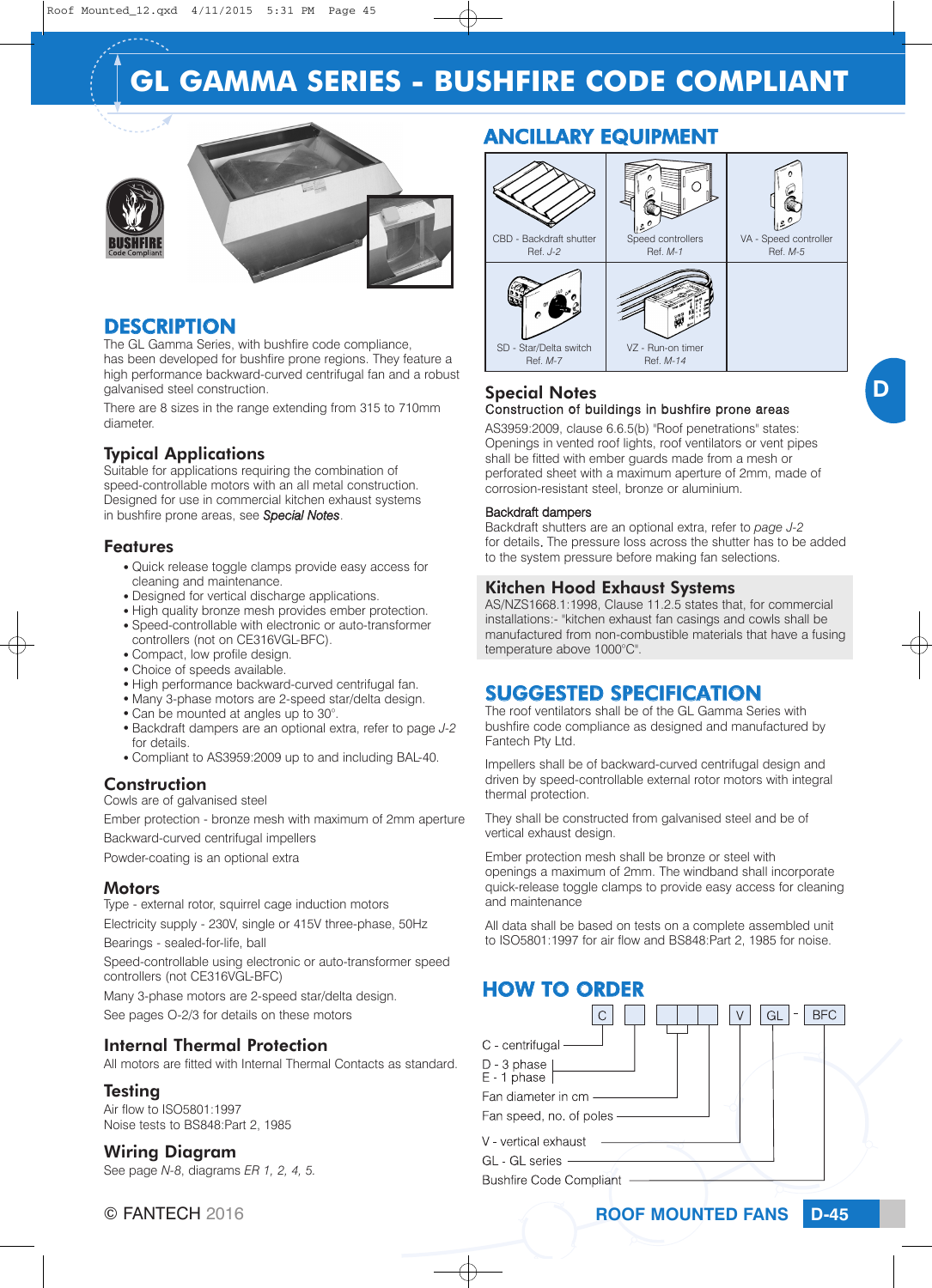# TECHNICAL DATA & NOISE LEVELS

| Model            | Nom.         |       |             | Avg $dB(A)$ @ 3m |          |       |            |       |    |     |     |                                    |                |    |                |                |
|------------------|--------------|-------|-------------|------------------|----------|-------|------------|-------|----|-----|-----|------------------------------------|----------------|----|----------------|----------------|
| <b>CDVGL-BFC</b> | <b>Speed</b> |       | Low Air     | <b>High Air</b>  | CE 1 ph. |       | CD., 3 ph. |       |    |     |     | In-duct Spectrum Corrections, dB** |                |    |                |                |
| <b>CEVGL-BFC</b> | r/s          |       | <b>Flow</b> | <b>Flow</b>      | kW       | Amps* | kW         | Amps* | 63 | 125 | 250 | 500                                | 1 <sub>k</sub> | 2k | 4k             | 8k             |
| 314.             | 23           | Inlet | 47          | 48               | 0.15     | 0.66  | 0.18       | 0.37  | 35 | 29  | 21  | 18                                 | 10             | 10 | 8              | $\overline{2}$ |
| 316.             | 15           | Inlet | 40          | 42               | 0.07     | 0.54  | 0.09       | 0.15  | 34 | 26  | 22  | 18                                 | 12             | 12 | 6              | $\Omega$       |
| 354.             | 23           | Inlet | 52          | 51               | 0.28     | 1.25  | 0.19       | 0.51  | 28 | 26  | 22  | 19                                 | 10             | 12 | 11             | 1              |
| 356.             | 15           | Inlet | 43          | 43               | 0.07     | 0.32  | 0.13       | 0.22  | 33 | 25  | 22  | 19                                 | 14             | 8  | 3              | $\Omega$       |
| 404.             | 23           | Inlet | 56          | 54               | 0.49     | 2.20  | 0.45       | 1.40  | 28 | 26  | 21  | 18                                 | 11             | 12 | 12             | 5              |
| 406.             | 15           | Inlet | 44          | 44               | 0.17     | 0.80  | 0.23       | 0.73  | 33 | 28  | 22  | 19                                 | 14             | 10 | $\overline{7}$ | 3              |
| 408.             | 11           | Inlet | 39          | 40               |          |       | 0.16       | 0.30  | 33 | 26  | 19  | 16                                 | 14             | 14 | 12             | 3              |
| 454.             | 23           | Inlet | 59          | 57               | 0.76     | 3.50  | 0.77       | 1.47  | 27 | 25  | 20  | 17                                 | 11             | 12 | 12             | 8              |
| 456.             | 15           | Inlet | 47          | 46               | 0.43     | 2.00  | 0.44       | 0.90  | 31 | 30  | 21  | 18                                 | 13             | 11 | 9              | 5              |
| 458.             | 11           | Inlet | 41          | 43               | ۰        |       | 0.15       | 0.35  | 33 | 26  | 19  | 16                                 | 14             | 14 | 12             | 3              |
| 504.             | 23           | Inlet | 62          | 61               | 1.30     | 5.70  | 1.39       | 2.70  | 26 | 26  | 21  | 15                                 | 12             | 12 | 12             | 9              |
| 506.             | 15           | Inlet | 50          | 50               | 0.53     | 2.50  | 0.65       | 1.20  | 30 | 29  | 22  | 16                                 | 12             | 10 | 8              | 6              |
| 508.             | 11           | Inlet | 43          | 45               | 0.23     | 1.15  | 0.30       | 0.50  | 32 | 26  | 20  | 16                                 | 14             | 13 | 12             | 4              |
| 564.             | 23           | Inlet | 65          | 65               |          |       | 2.16       | 4.10  | 26 | 27  | 23  | 14                                 | 13             | 12 | 12             | 10             |
| 566.             | 15           | Inlet | 54          | 54               | 0.84     | 4.10  | 0.69       | 1.45  | 29 | 29  | 23  | 15                                 | 12             | 10 | 8              | $\overline{7}$ |
| 568.             | 11           | Inlet | 44          | 47               | 0.32     | 1.50  | 0.39       | 0.79  | 30 | 27  | 22  | 15                                 | 15             | 11 | 11             | 6              |
| 634.             | 23           | Inlet | 69          | 70               |          |       | 4.30       | 7.35  | 24 | 28  | 24  | 12                                 | 13             | 11 | 12             | 10             |
| 636.             | 15           | Inlet | 60          | 58               |          |       | 1.10       | 2.20  | 28 | 29  | 24  | 14                                 | 12             | 10 | 8              | 8              |
| 638.             | 11           | Inlet | 46          | 50               |          |       | 0.68       | 1.20  | 28 | 27  | 23  | 14                                 | 14             | 9  | 10             | 6              |
| 716.             | 15           | Inlet | 63          | 61               |          |       | 2.20       | 4.30  | 28 | 29  | 24  | 14                                 | 12             | 10 | 8              | 8              |
| 718.             | 11           | Inlet | 48          | 53               |          |       | 0.66       | 2.00  | 28 | 27  | 23  | 14                                 | 14             | 9  | 10             | 6              |
| 711.             | 9            | Inlet | 41          | 46               |          |       | 0.28       | 1.20  | 28 | 27  | 23  | 14                                 | 14             | 9  | 10             | 6              |
|                  |              |       |             |                  |          |       |            |       |    |     |     |                                    |                |    |                |                |

Electrical data in **bold** type refers to fans fitted with 2-speed star/delta motors as standard.

Amperages shown are a guide only, refer to our Sales Department for accurate figures at time of order.

\*\* Add the In-Duct Spectrum Corrections to the closest dB(A) level shown on the fan curve to obtain the In-Duct Sound Power Levels on the Inlet Side of the unit.

† The CE316VGL is not speed controllable.

## DIMENSIONS



| <b>Model</b><br><b>CDVGL-BFC</b><br><b>CEVGL-BFC</b> | Aп  | Dimensions, mm<br>Bn C | D | Eо   | Approx.<br>weight<br>kg. | Approx.<br>volume<br>${\bf m}^3$ |  |
|------------------------------------------------------|-----|------------------------|---|------|--------------------------|----------------------------------|--|
| 314<br>316                                           | 310 | 410 50 310 520         |   |      | 16                       | 0.10                             |  |
| 354<br>356                                           | 400 | 500 50 420 670         |   |      | 26                       | 0.22                             |  |
| 404                                                  |     |                        |   |      |                          |                                  |  |
| 406<br>408                                           | 400 | 500 50 420 670         |   |      | 26                       | 0.22                             |  |
| 454<br>456                                           | 620 | 720 60 525 900         |   |      | 49                       | 0.50                             |  |
| 458                                                  |     |                        |   |      |                          |                                  |  |
| 504                                                  |     |                        |   |      | 57                       |                                  |  |
| 506<br>508                                           | 620 | 720 60 525 900         |   |      | 51                       | 0.50                             |  |
| 564                                                  |     |                        |   |      | 65                       |                                  |  |
| 566<br>568                                           | 620 | 720 60 525 900         |   |      | 56                       | 0.50                             |  |
| 634                                                  |     |                        |   |      | 97                       |                                  |  |
| 636<br>638                                           | 710 | 810 60 665 1160        |   |      | 78                       | 1.03                             |  |
| 716                                                  |     |                        |   |      | 95                       |                                  |  |
| 718<br>711                                           | 710 | 810 60 665             |   | 1160 | 83                       | 1.03                             |  |